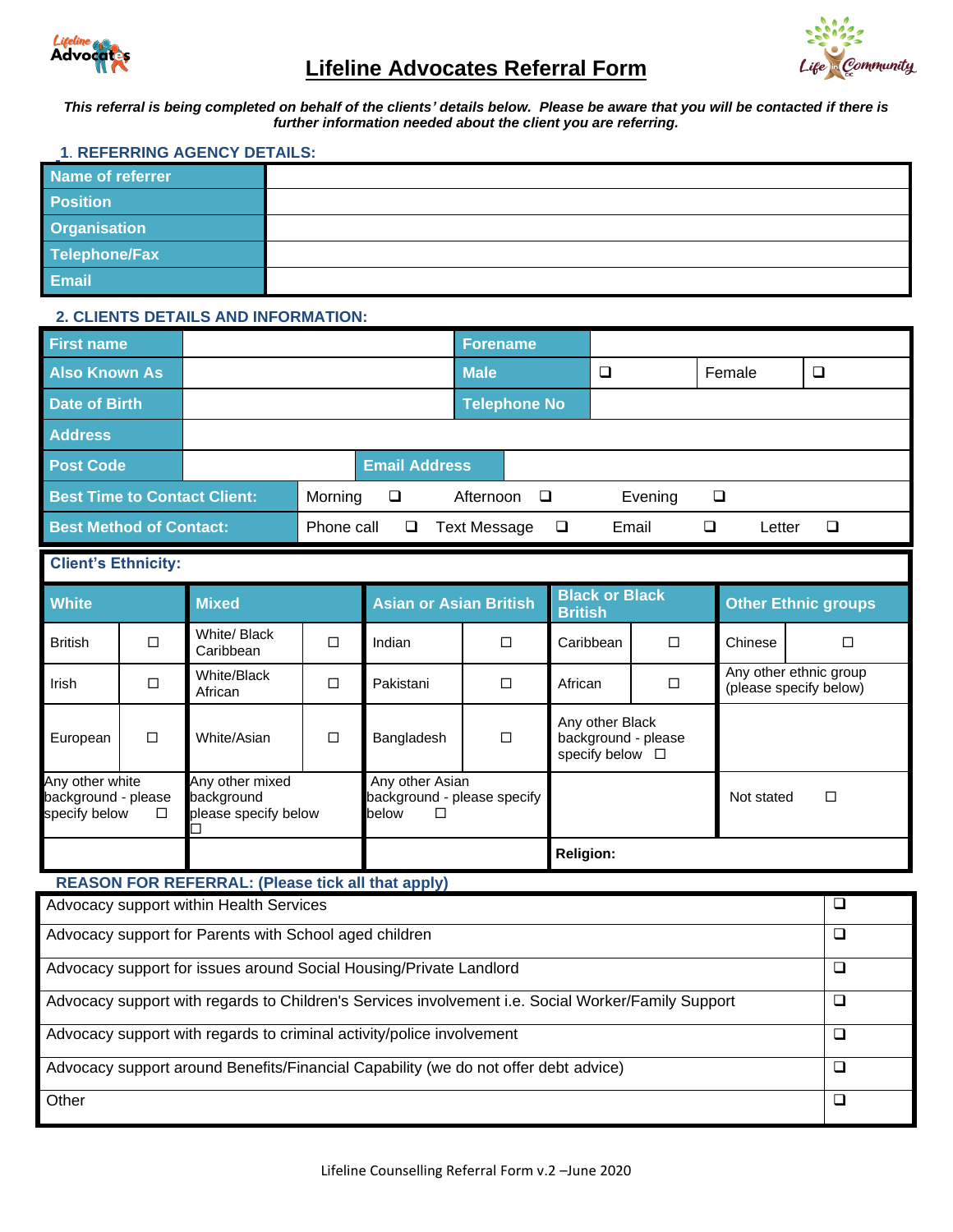#### **3. REASON FOR REFERRAL**

*Please can you provide as much detail as possible based on the areas ticked above. Please be advised that individuals*  with acute (serious) mental illness may not be suitable for this service, due to the need of safeguarding our volunteers. *The more information you provide the more likely the referral will be accepted?*

#### **4. OTHER Key/Other Agencies involved**

| <b>Agency/Support Type</b>             | <b>Please State</b> | <b>Agency/Support Type</b> | <b>Please state</b> |
|----------------------------------------|---------------------|----------------------------|---------------------|
| Health Visitor/ Family Support Worker  |                     | <b>Probation</b>           |                     |
| Mental Health Team                     |                     | Police/HMP                 |                     |
| <b>Adult Social Care/Social Worker</b> |                     | <b>Local Charity</b>       |                     |
| Housing Team (Housing Officer)         |                     | Support Group              |                     |
| College/Education Pastoral Team        |                     | Other                      |                     |

## **5. CLIENT SUITABILITY**

Lifeline Advocates is a project that has been developed by Life in Community CIC. Lifeline Advocates is a person centered service, who offer information and guidance based upon the needs of the individual. This service will include signposting, to service who are specialist in the area of support needed by the client. As we do not offer advice on issues such as debt.

Lifeline Advocates is a voluntary service and a client can cease using the service at any time. For this reason, we request that if clients wish to participate in this service, they are made aware that there is an expected level of engagement and commitment needed as part of this process. *Before making a referral, can you please check your clients suitable based upon the following questions?* 

| The client is happy to be assessed by our Advocate Lead, before being matched to one of our<br>Volunteer Advocates.                                                                    | Yes  | No. |  |
|----------------------------------------------------------------------------------------------------------------------------------------------------------------------------------------|------|-----|--|
| The client is aware that this service does not offer Debt Advice for any financial issues,<br>signposting will be made for this area of support.                                       | Yes  | No. |  |
| The client understands that support is available up to 3 months (dependent upon circumstances).                                                                                        | Yes. | No. |  |
| The client understands that all Lifeline Advocates are volunteers and as such, will only be able to<br>offer the support at the availability of the volunteer allocated to the client. | Yes  | N٥  |  |

## **6. DATA PROTECTION – Handing personal information.**

The personal information you provide will be used for the purposes of Life in Community CIC. The information provided may be shared with: Adult Social Care, NHS, GPs, Counselling Services and funding organisations.

For the purposes of the GDPR and Data Protection Act 2018, Life in Community CIC are the data controllers in respect of information processed which relates to this referral and a client's participation in the Lifeline Advocates. Information provided on this form will be entered and stored onto a secure database(s) used for the purposes of Life in Community CIC. A client's personal information will not be used for any other purpose than stated. Additional consent from will be obtained. Further information on how data is held, can be obtained by contacting Director of Life in Community CIC.

To evaluate our programme. We would like each client to complete an anonymous case study or questionnaire once the sessions are complete. If they do not wish to be contacted. Please indicate: Yes  $\Box$  No  $\Box$ 

## **7. REFERRER SIGNATURE:**

(Please print referrer's name if sent electronically)